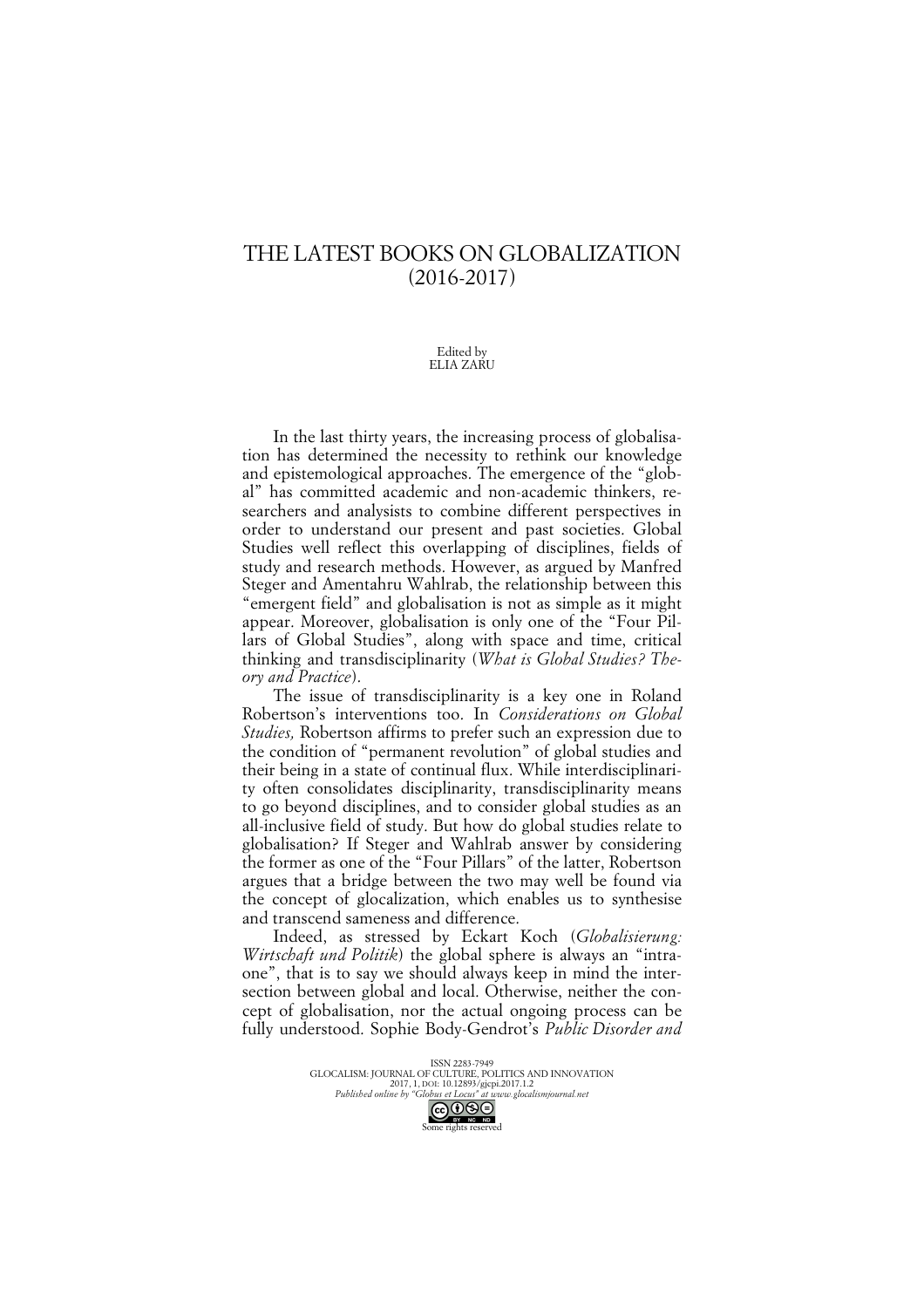*Globalization* shows precisely this interconnection by analysing the notions of order and disorder in global, national and local contexts, and the relationship between local disorder and global unrest. As manifested in the case studies analysed by Body-Gendrot, new technologies play a fundamental role in the intersection between global and local, especially those which allow to share information.

Whether these new processes constitute a "second act" of globalization – as stated by Roland Fitoussi (*Mondialisation acte II. Le choc de l'intelligence artificielle*) – or not, by helping in the dissemination of local experiences on a global scale they clearly open up new perspectives and possibilities. Some of these alternative experiences are analysed in Manuel Castells' *Another Economy is Possible: Culture and Economy in a Time of Crisis.* The author examines innovative answers to the financial and economic crisis, capable of innovating the organization of work and life: cooperatives, barter networks, ethical banking, community currencies, shared time banks, solidarity networks, sharing of goods, non-monetary transactions and others, like the creation of cryptographic virtual currencies.

Economy, Castells argues, is a human practice shaped by culture. Thus, the diversity of culture implies the possibility of different economies depending on the values and power relations that define economic institutions. Moreover, human actions and interactions are crucial in the whole process of globalisation. Thus, as stated by Fred Dallmayr and Edward Demen (*A World Beyond Global Disorder. The Courage to Hope*), even in the "global disorder" we face today, it is possible to find the courage to hope and act for the improvement of the world, and this courage must be located in humanity.

## SELECTED LIST

E.Z. Albrecht (2017), *Alter-Globalization in Southern Europe* (London: Palgrave Macmillan).

A. Bein, L. Peake (eds.) (2017), *Urbanization in a Global Context* (Oxford: Oxford University Press).

R. Biermann, J.A. Koops (eds.) (2017), *Palgrave Handbook of Inter-Organizational Relations in World Politics* (London: Palgrave Macmillan).

S. Body-Gendrot (2017), *Public Disorder and Globalization* (London, New York: Routledge).

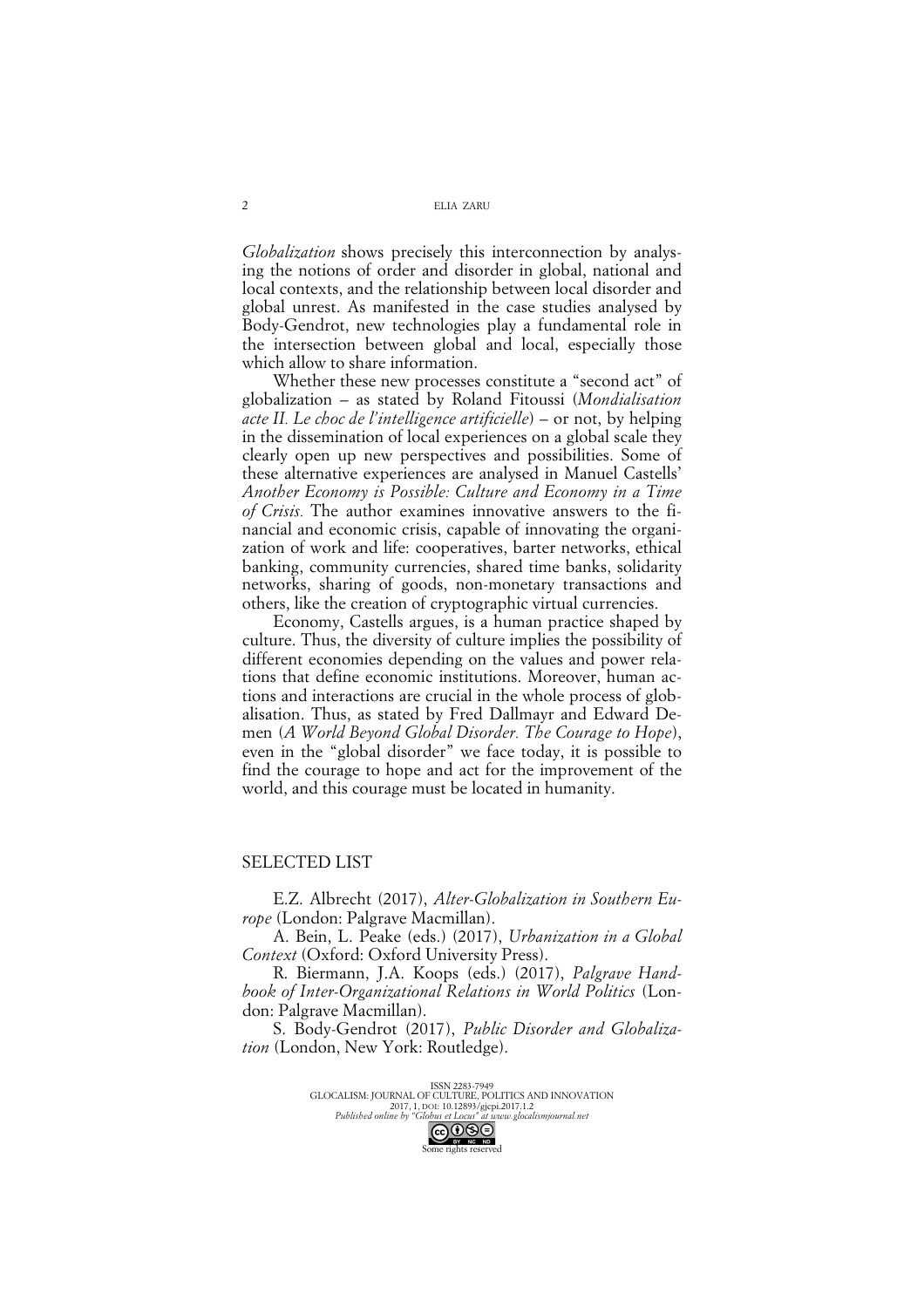A. Burke, R. Parker (eds.) (2017), *Global Insecurity. Futures of Global Chaos and Governance* (London: Palgrave Macmillan).

S. Cassese (ed.) (2016), *Research Handbook on Global Administrative Law* (Cheltenham: Edward Elgar).

M. Castells (2017), *Another Economy is Possible: Culture and Economy in a Time of Crisis* (Cambridge: Polity).

S. Castles (2017), *Migration, Citizenship and Identity* (Cheltenham: Edward Elgar).

S. Curtis (2016), *Global Cities and Global Order* (Oxford: Oxford University Press).

F. Dallmayr, E. Demenchonok (2017), *A World Beyond Global Disorder. The Courage to Hope* (Newcastle: Cambridge Scholars Publishing).

T. Dunne, C. Reus-Smit (eds.) (2017), *The Globalization of International Society* (Oxford: Oxford University Press).

R. Falk (2016), *Power Shift. On the New Global Order* (London: Zed Books).

R. Fitoussi (2017), *Mondialisation acte II. Le choc de l'intelligence artificielle* (Paris: Éditions Harmattan).

P. Franco, S.C. Stamos Jr. (2017), *The Puzzle of Twenty-First-Century Globalization. An International Economics Primer* (Lanham: Rowman & Littlefield).

D. Held (2016), *Global Politics After 9/11: Failed Wars, Political Fragmentation and the Rise of Authoritarianism* (Durham: Global Policy).

D. Held, P. Maffettone (eds.) (2016), *Global Political Theory* (Cambridge: Polity).

P. Hitchcock (2017), *Labor in Culture. Worker of the World(s)* (London: Palgrave Macmillan).

C.M. Kauffman (2017), *Grassroots Global Governance* (Oxford: Oxford University Press).

E. Koch (2017), *Globalisierung: Wirtschaft und Politik* (Wiesbaden: Verlag Springer Gabler).

L. Kühnhardt, L. Mayer (eds.) (2017), *Bonner Enzyklopädie der Globalität* (Wiesbaden: Verlag Springer Gabler).

K. Langmia (2016), *Globalization and Cyberculture. An Afrocentric Perspective* (London: Palgrave Macmillan).

D. McNeill (2017), *Global Cities and Urban Theory* (New York: Sage).

J. Michie (2017), *Advanced Introduction to Globalisation* (Cheltenham: Edward Elgar).